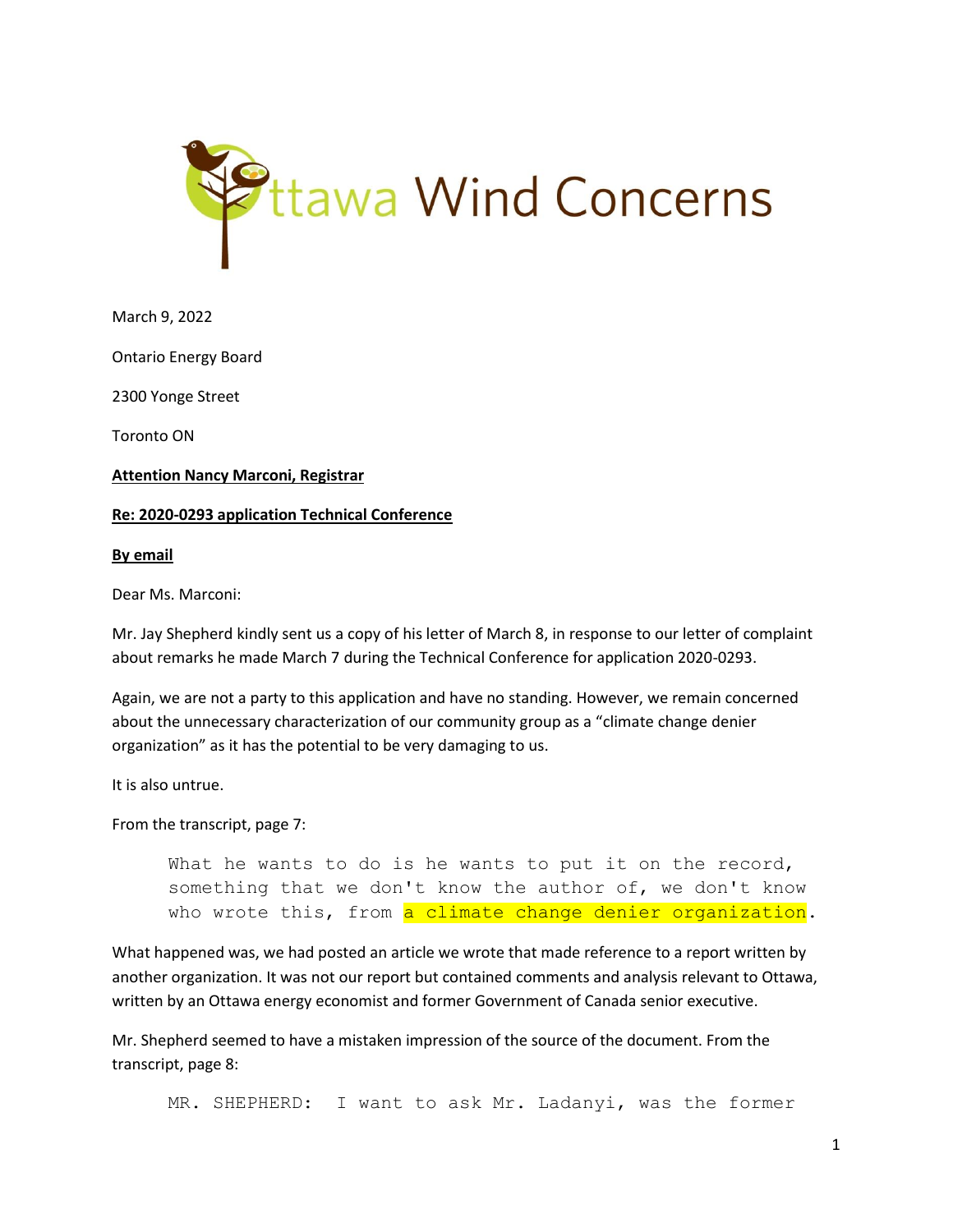title of this website International Climate Science Coalition? Are you aware of that?

MR. LADANYI: Absolutely not.

Our website is not and was never titled the ICSC; we have no connection with the organization.

Mr. Ladanyi, appearing for Energy Probe, explained that it was he who made the selection of the slide he showed, and that his intent was merely to demonstrate citizen opposition to the City of Ottawa plans. From the transcript, page 9:

They're in the outskirts of Ottawa and they're concerned that the City of Ottawa is going to be building wind turbines close to their homes, and they're very, very concerned about it. It has nothing to do with the other group at all.

So clearly there is a case of mistaken identity here but neither that, nor the fact we simply quoted from a report written by another organization merits us the label of a "climate change denial organization."

## **This will be harmful to us in our ongoing relationship with the City of Ottawa.**

To that point, we are an incorporated community group that has been in existence since 2008; we are registered as such with the City of Ottawa, and included in mailings from the City on Planning and Environment issues. We have appeared before committees on several occasions, and made many formal submissions to participate in public engagement opportunities.

It is disappointing that in his letter of March 8, Mr. Shepherd makes other statements that are oddly critical, for example apparently casting doubt on our standing simply because our official corporate address is my house. That, sadly, betrays a lack of understanding of life in rural communities where many businesses and organizations operate from a home office setting, and also ignores the effect of the COVID pandemic.

Contrary to the impression he casts that we are a group of unknowns, we do have a Board of Directors consisting of several residents who are active or retired professionals and executives. I myself was proud to receive the Queen Elizabeth II Jubilee Medal for "service to Ontario rural communities."

I might add that on our website is our slogan *"A safe environment for everyone*". That is clearly not a declaration of climate change denial but rather a goal to protect the environment.

To restate, **we have nothing whatever to do with International Climate Science Coalition**, and only referenced economist-written comments they made about the Ottawa energy plan. We have no knowledge of their stance on climate change.